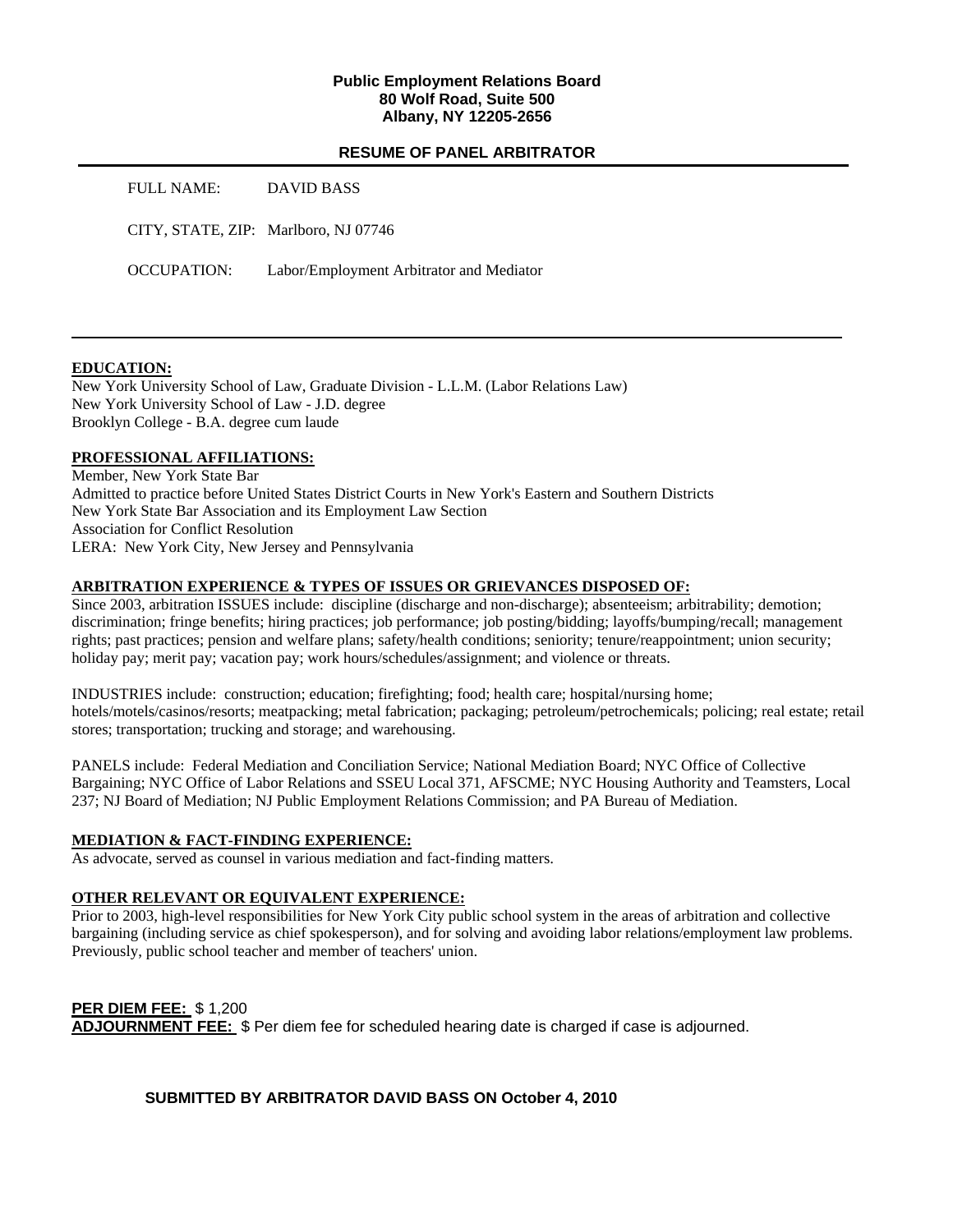#### **Public Employment Relations Board 80 Wolf Road, Suite 500 Albany, NY 12205-2656**

# **BILLING DISCLOSURE STATEMENT**

## ARBITRATOR'S NAME: **DAVID BASS**

The following is a description of my fees and expenses:

# A) HEARING TIME.

- (1) My per diem is \$1,200 for each day or any part thereof spent hearing a case.
- (2) If a hearing day exceeds seven hours, I charge:

 $\Box$ a second full per diem  $\boxtimes$ a prorated per diem

 $\Box$ no additional charge  $\Box$ other (describe) :

(3) Additional comments:

B) STUDY TIME.

- (1) I charge \$ 1,200 for each day spent in preparation of the opinion and award.
- (2) This charge  $\boxtimes$  will  $\Box$  will not be prorated for partial days devoted to such preparation.
- (3) Additional comments:

## C) TRAVEL TIME AND EXPENSES.

- (1) When travel time plus hearing time exceeds hours in a calendar day:
	- $\boxtimes$  Not applicable (no additional charge)
	- $\Box$  I charge as follows (describe):
- (2) I charge for actual, travel-related expenses incurred in connection with the case  $\boxtimes$ YES  $\Box$  NO.

Where appropriate, a mileage charge for auto travel will be billed at:

| $\boxtimes$ Prevailing IRS rate | $\Box$ Other (describe): |
|---------------------------------|--------------------------|
|---------------------------------|--------------------------|

(3) When the scheduled hearing day(s) requires an overnight stay:

There is no charge, other than for lodging and subsistence.

 $\boxtimes$ I charge as follows (describe): Lodging and meals, and one-half the per diem fee.

(4) Additional Comments: No charge for travel-related expenses if case is heard in New York City.